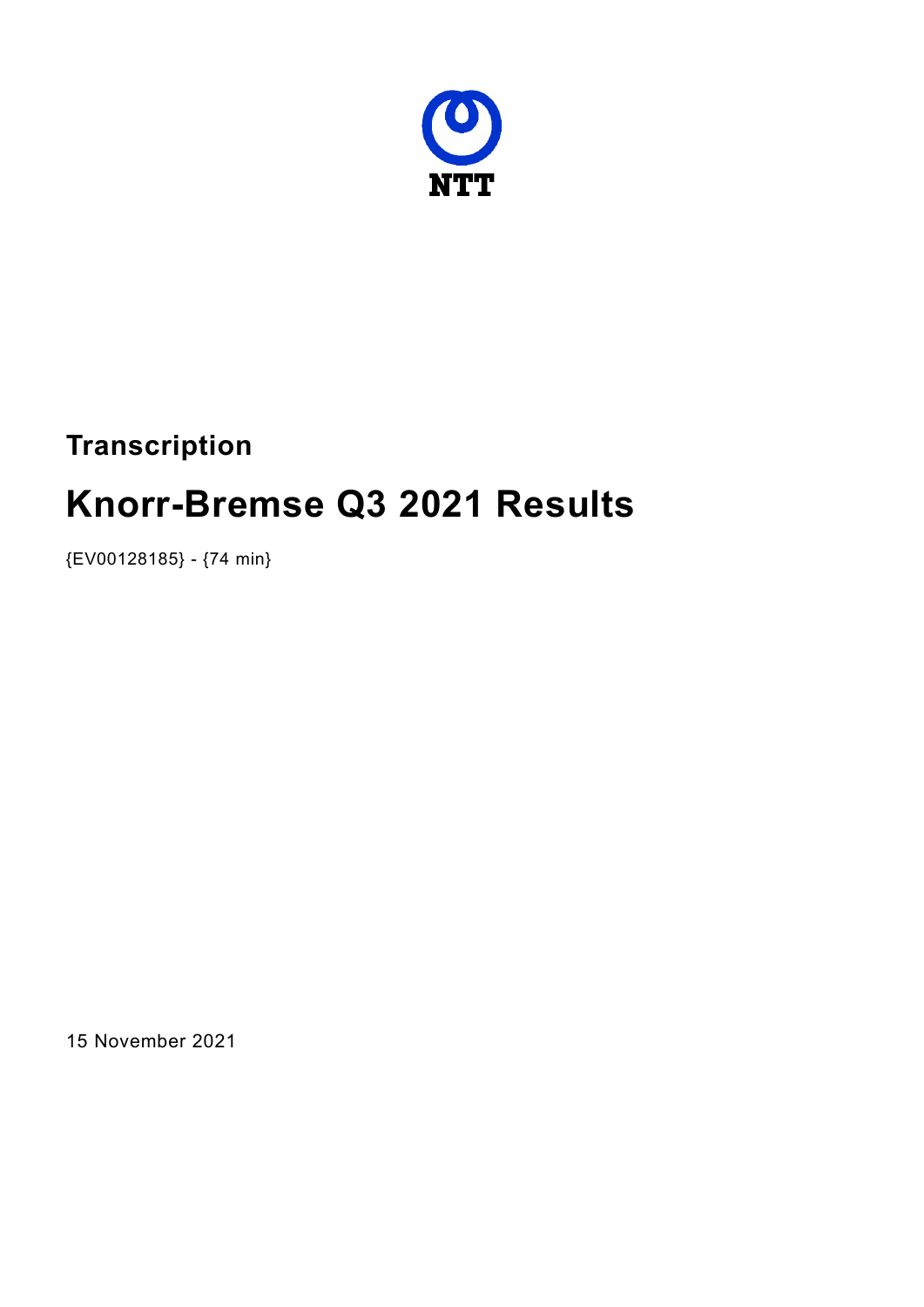

{EV00128185} - {75 min}

# **PRESENTATION**

#### **00:02 Operator**

Dear ladies and gentlemen, welcome to the Knorr-Bremse AG conference call for the Q3 2021 financial results. At our customer's request, this conference will be recorded. As a reminder, all participants will be in a listen-only mode. If any participant has difficulties during the conference, please press \* followed by the 0 on your telephone for operator assistance. May I now hand you over to Mr. Andreas Spitzauer, who will lead you through this conference? Please go ahead.

#### **00:34 Andreas Spitzauer**

Thank you, Operator. Good afternoon, as well as good morning, ladies and gentlemen. My name is Andreas Spitzauer, Head of Investor Relations of Knorr-Bremse AG. I want to welcome you to Knorr-Bremse's conference call for the third quarter 2021 results. The conference call will be recorded and is available on our homepage, www.knorr-bremse.com, in the Investor Relations section. Here you can find today's presentation and later a transcript of the call. It is now my pleasure to hand over to Dr. Jan Michael Mrosik, our CEO, and Frank Markus Weber, our CFO. Please go ahead, Dr. Mrosik.

#### **01:16 Dr. Jan Michael Mrosik**

Thank you, Andreas, and a warm welcome to all of you. As usual, I will start with an overview about the highlights, and then Frank will dive deeper into the quarterly figures and our outlook, followed by the usual Q&A session. In the third quarter 2021 we continued to deliver overall a solid performance, despite an ongoing challenging environment in both industries. A special thanks to our employees for a great job maintaining business operations at such good levels. Speaking of our employees, I would like to highlight that recently we rolled out the so-called Heinz Hermann Thiele share program. We have recorded significant participation, as more than 25% of all Knorr-Bremse employees, respectively 5,300 people, took part in the program around the globe so far. Were very happy about this overwhelming trust in Knorr-Bremse shares. We focused on the operational side. In the third quarter of 2021 Knorr-Bremse generated revenues of EUR 1.6 billion, an increase of 4% year over year. Operating EBIT margin was 13.6%, if the provisions for restructuring expenses in the US are excluded for the rail/freight unit. Margin increased by 90 basis points year over year. The truck division contributed a revenue increase of 10% and the operating EBIT margin to 180 basis points, to 10.8%. After several extraordinary quarters, we saw the expected decrease in order intake and revenues. Nevertheless, CVS performed very well despite the increasing challenges regarding the supply situation for the whole truck market. RVS posted a revenue decrease of 2% year over year, driven as before by postponements of orders due to lowered rail traffic caused by the pandemic. Operating EBIT margin came in at 17.6%, a slight decrease by 20 basis points. The strong order book of EUR 5 billion provides high visibility for the expected development of revenues in the upcoming quarters. Based on the overall good results in the first nine months of 2021, we confirm our guidance for full year 2021, and are able to narrow the ranges and we'll go more into detail on this during the presentation.

Let's have a look at the recent market situation in rail and truck on Chart No. 3. After being already affected last year by less rail traffic rail markets this year are continuously burdened by the pandemic, and the recovery has been slower so far than expected. Market fundamentals are, however, fully intact, echoed by rail operators. The long-term growth drivers remain attractive, but we saw ongoing shifts of projects both in OE and aftermarket. Nevertheless, we do not have to record any cancellations. Rail OEMs which recorded solid order intakes recently are now in their design phases. Expect that orders will hit us step by step gradually in the quarters ahead. Lead times during COVID are prolonged from originally 6 to 12 months to 12 to 18 months now. Ongoing lower rail traffic and fewer trains on tracks due to COVID still affect the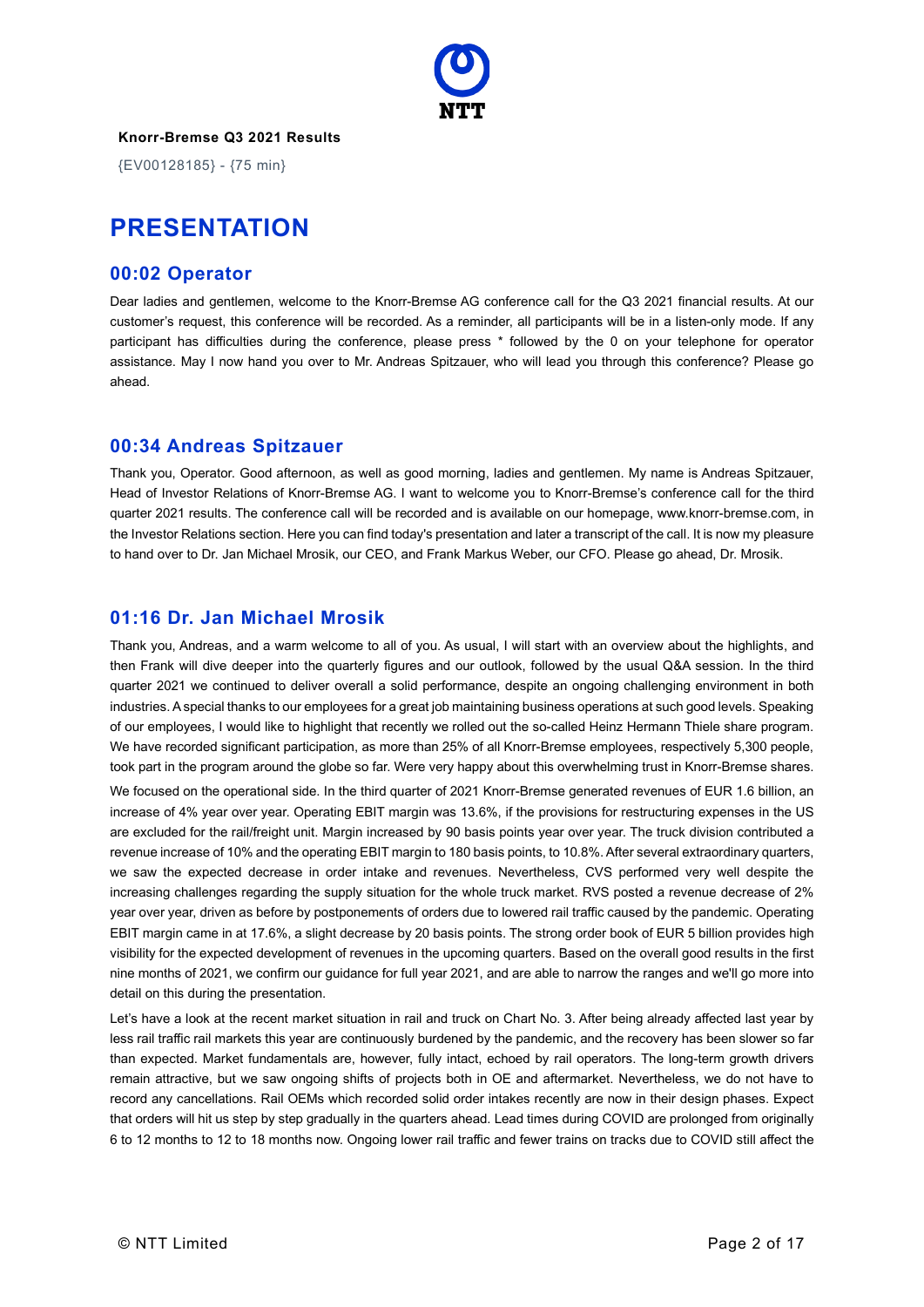

{EV00128185} - {75 min}

aftermarket business too. Overall, we observe increasing ridership levels being linked to decreasing infection numbers, but normalization will take time. Overall, the RVS team is working hard to get the most out of the recovery.

On the truck side, underlying demand continued to be strong, and utilization rates of trucks remain on high levels due to high global freight and transportation needs. Despite the tense supply situation, especially with semiconductors, the CVS team has well managed the crisis so far. Several production cuts and plant shutdowns at the OEM level caused by these supply issues have never negatively affected truck production rates. The Chinese truck market, as expected, recorded a decline of truck production rate due to the introduction of CN6 in July.

Move to Chart No. 4 now, please. All 2021 is another COVID year for rail, but we believe the industry will return to its growth path again when the pandemic is more under control. Promising long-term growth drivers of the rail industry are unchanged. Our strong market position and long-term customer relationships will support RVS's future development. Rail remains the most eco-friendly mass transportation system. It is an integral part of reaching climate goals, which underlines the importance of our markets. And we are very proud that at Knorr-Bremse we can make a significant contribution to sustainable global transportation and mobility. On the truck side, we expect that supply shortages will remain well into 2022, but robust underlying demand for trucks will continue for some time too, supporting our OE and aftermarket business. The production of semiconductors has not improved yet. Distributors' inventory levels have deteriorated, which is why we expect the situation to remain tense in 2022, too. Despite the strong task force team in place, which is doing a great job, we are also expecting higher input costs in the future. Nevertheless, CVS's strong market position will enable us to forward some costs increases. Truck production rates for 2021 will depend predominantly on the development on the supply side. However, market research companies expect significant increases in Europe and North America overall in 2021. With this, I hand over to Frank.

#### **08:21 Frank Markus Weber**

Thank you, Jan, and a warm welcome from my side as well. Thanks for joining us today. Let's have a look at our numbers of the first nine months in 2021 on Page 5. Despite challenging market conditions globally, still caused by the pandemic and the supply chain shortages, Knorr-Bremse's overall performance and resilience was characterized once more by strong financials. During the first nine months of '21, revenues came in above EUR 5 billion, which is 9% higher year over year. Operating EBIT margin reached 14.2% and increased significantly by 130 basis points year over year. The free cash flow of EUR 297 million was EUR 130 million stronger than last year and led to a cash conversion rate of 60%.

Let's have a look at our quarterly results on Page 6. Compared to the previous year, order intake decreased significantly to EUR 1.44 billion, while at the same time our order book grew once again by 12%, to EUR 5.01 billion. Our revenues reached EUR 1.6 billion, which was up 4% year over year, and our operating EBIT margin grew by 90 basis points to 13.6%. Free cash flow slightly improved by EUR 7 million to EUR 189 million in quarter three, resulting in a strong cash conversion rate of 126% in the quarter.

Let me dive deeper into our order intake and order book on Chart 7. Compared to the same period last year, order intake on group level decreased by 12% to EUR 1.4 billion in quarter three, solely driven by CVS due to the significant market downturn in China and the overall supply situation Jan just mentioned. Accordingly, the book-to-bill ratio was 0.9 in the last quarter. The development of the order book at the end of the third quarter was very pleasing, as it grew strongly by 12% to EUR 5.01 billion. This figure is one of the most important ones because it is the foundation of our internal utilization rate and our expected revenue development in the quarters ahead. The increase of order book was strongly supported by CVS, but RVS posted higher order book year over year as well.

Let me continue with the revenue development on Chart 8. Revenues on group level in the third quarter of '21 increased by 4% to EUR 1.59 billion. Europe continued its growth path from the past quarters and realized an increase of 8% year over year, despite CVS supply chain issues. With a revenue share of 49%, Europe still generates the largest contribution of all regions. North America was also up year over year and posted a revenue increase of 4%. The revenues in the APAC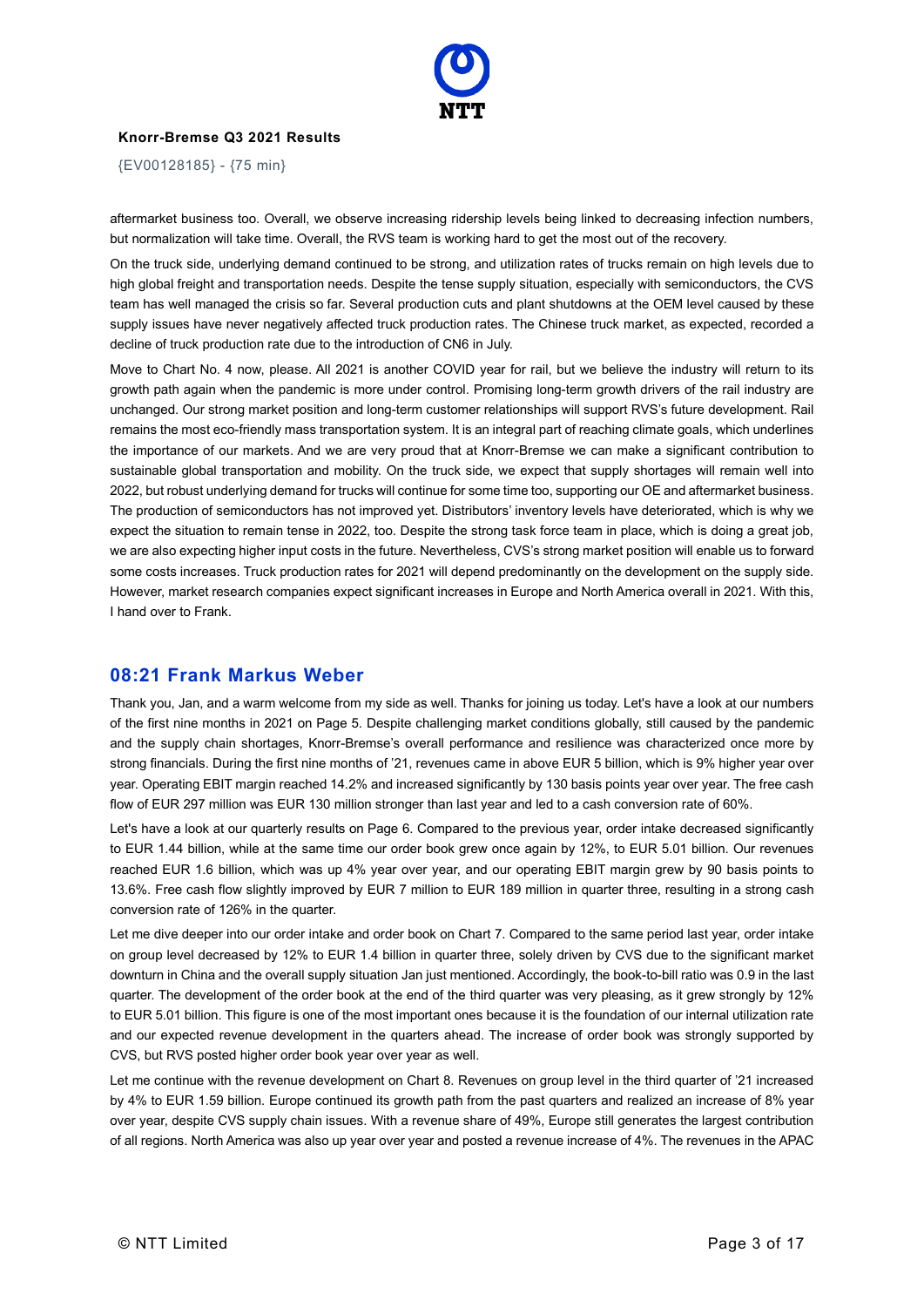

{EV00128185} - {75 min}

region, decreased solely market-driven year over year after a very strong demand, especially in the truck business in 2020 and also in the first half-year of '21.

Let me continue with the development of our profitability on Chart 9. Operating EBIT increased by 11% to EUR 216 million, while operating margin (ROS) came in at 13.6% in quarter three. This represents a solid increase of 90 basis points, predominantly benefiting from our very disciplined fixed cost management, and therefore good operating leverage despite several freight costs and semiconductor costs headwinds. We have taken out approximately EUR 3 million in nonoperating restructuring expenses, resulting from the transfer of capacities from the US to Mexico, in order to improve our freight business in our rail division. On the negative side, ongoing headwinds from COVID-related costs, like higher freight costs, as well as adverse divisional margin mix has a negative impact on the profitability in the quarter. The aftermarket revenue share increased year over year by 1% to around 37, which means in absolute terms that our aftermarket business increased roughly 7% year over year to EUR 589 million in the third quarter. At the same time, also our earnings per share rose by 11% to EUR 0.91.

Let's continue on Chart 10. In the past quarters, we continued our investments in future technologies in order to foster our technology leadership. At the same time, we increased capacity where needed and invested in maintenance, always in a very disciplined manner of prioritization. Absolute CapEx therefore remained, with EUR 82 million, on a stable level versus the previous year. In relation to revenues, CapEx slightly decreased from 5.4% to 5.2%. At the end of September '21, net working capital stood at EUR 1.12 billion compared to EUR 1.18 billion a year ago. This decrease was driven by higher trade payables, which overcompensated higher inventories. Trade receivables were basically stable year over year, despite increasing revenues. As you can see, our focused net working capital management again paid off. This becomes very visible through the improved scope of days, which we improved by nearly 15% from 69.5 to 60.5 days. Utilized operating ROCE significantly improved from 22.2% to 25.3% due to this higher profitability level. Capital employed was well under control and only basically increased due to the EVAC acquisition that we have done recently.

Let me continue with our free cash flow on Chart 11. Free cash flow in quarter three amounted to EUR 189 million, which is again a strong quarterly figure, and even EUR 7 million better compared to the previous year's quarter. This good level was driven by a disciplined working capital management and better net income. In addition, stringent and focused prioritization of CapEx drove free cash flow in the last quarter, supported also by better tax results. The cash conversion rate, defined as free cash flow before M&A divided by net income, was almost flat year over year and came in at a superb 126%.

Let's move on to the divisions, starting with RVS on Slide 12. In the third quarter of '21, order intake of the rail division was at EUR 739 million, a slight increase of 2% versus previous year. The still slow recovery in order intake was purely market driven. Ongoing COVID burden on the rail market overall continuously led to postponements of projects and tenders, but strong order intakes by our customers, which are currently in their design phases, will reach RVS with a certain lead time depending on the respective KB products in scope. Therefore, we expect a much stronger order intake in the current quarter. The biggest shifts occurred in China, both in high-speed trains and Metro, in the OE as well as the aftermarket business. This is not a KB-specific topic, but impacting the Chinese rail market overall. OE business in Europe was slightly lower, while aftermarket saw an increase. North America posted a higher order intake in both the OE and aftermarket business. The book-to-bill ratio in Q3 consequently amounted to 0.9, which is a slight increase versus 0.8 a year ago. We expect RVS will gain significantly more orders in the fourth quarter of '21. As a consequence, the book-to-bill ratio of RVS should be around 1 on a full year level. The order book increased further, reaching EUR 3.45 billion, giving us a good visibility for the next year.

I will continue on Chart 13. We have mentioned many times that the rail industry does not go well with quarterly reporting. In addition, the past has shown that the rail industry is impacted by lumpy tenders throughout the year. We expect a rather strong Q4 '21 regarding our order intake. Despite quarterly volatile order intakes in the past, the order book of RVS has grown continuously over the last few years. This is the solid foundation for our quarterly positive outlook regarding revenue developments of RVS in the future. Rail OEMs recorded quite high order intake so far in '21, so we are expecting to follow these order intake schemes with a certain delay of 9 to 18 months due to the just-before-mentioned design phases. We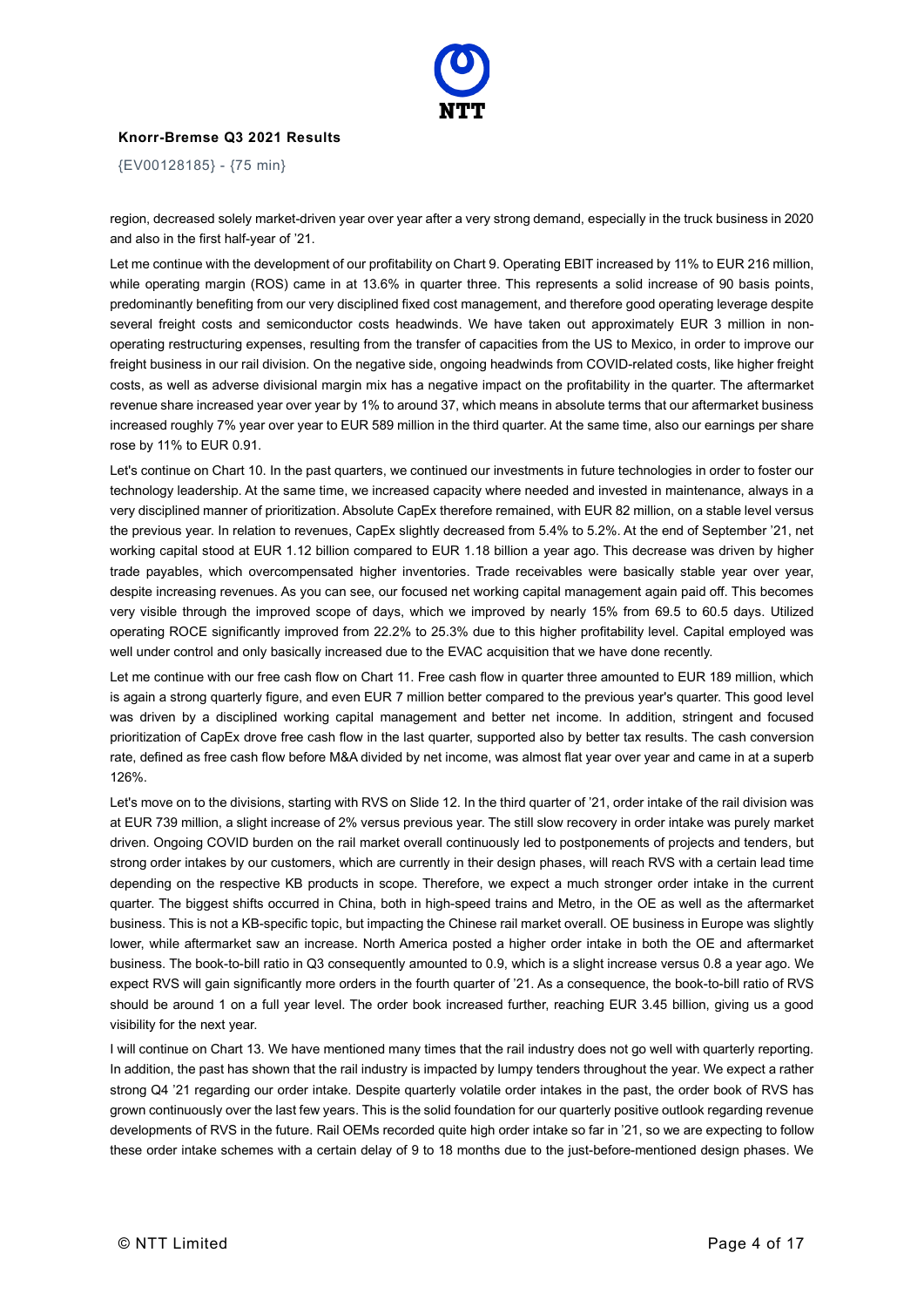

{EV00128185} - {75 min}

are involved in many projects and have good visibility regarding the usual lead times. Therefore, we expect strong orders above EUR 1 billion for the current quarter.

Let's move on to Chart 14. In Q3, RVS recorded revenues of EUR 805 million, slightly below the previous year's level. As mentioned before, recovery takes longer than we expected, driven by the before-mentioned market dynamics. We are not concerned about this development because fundamentals are unchanged, and the rail industry thinks in terms of years and decades rather than months and quarters. We have recorded lower revenues for our OE business overall, but a slight increase in the aftermarket business in the third quarter year over year. Aftermarket share of revenue was slightly up year over year and stable quarter over quarter, at 45%. Nevertheless, the low rail traffic, as well as the ongoing stretch of maintenance cycles to normal levels in China, especially remained a burden for the aftermarket. Europe has developed on a good level both in OE, here predominantly in high-speed and in the aftermarket business. Europe continues to be our strongest, the most stable, and important rail market, with a revenue share of above 50%. Revenues in North America were slightly lower on the OE side, while our aftermarket business shows a pleasing development, driven by higher usage. Asia, the second largest revenue contributor of RVS, is still affected by the ongoing impact of the pandemic. The biggest impact once again came from China. In this market, we had to recall declining revenues, especially in the high-speed and Metro segments, which offset the positive development in the aftermarket business year over year. In the fourth quarter, we expect a clear improvement of revenues within RVS. The operating profitability of RVS was almost flat on an EBIT level year over year. Last year's profitability benefited from COVID, profitability countermeasures, as well as a good regional mix, whereas third quarter this year faced declining revenues in the margin-accretive APAC regions. Based on that effect, the operating EBIT of RVS came in at EUR 142 million in the third quarter and a margin of 17.6%.

Let us continue with the development of our truck division, on Slide 15. After some extraordinary quarters, incoming orders of CVS dropped, as expected, and amounted to EUR 697 million, which is 23% lower year over year. The drop relates to two effects: first of all, the expected downswing in the Chinese market after the introduction of CN6 in July; second, the ongoing tensions arising from the supply situation took its toll as well. Currently, market demand cannot be fully matched due to the tight supply situation. We expect demand in Europe and North America should stay strong, but will be presumably continuously impacted by supply chain issues in the quarters ahead. The order book of our truck division amounted to EUR 1.57 billion at the end of September, which is remarkably 47% higher year over year. The order book of CVS, therefore, ranges well above our pre-COVID levels. Book to bill stood at 0.89 in the past quarter.

Let's move on to Slide 16. CVS posted EUR 785 million in revenues in the third quarter '21. Compared with last year's figure, this is an increase of 10%. The share of aftermarket revenues increased from 27% to 28%, supported by the increasing demand of transportation and the need to use trucks longer due to the tense supply situation. In absolute numbers, aftermarket was up by EUR 30 million, or in relative terms 16%. In the third quarter of this year, CVS achieved an EBIT of EUR 84 million, which is significantly higher than a year ago. The EBIT margin, or return on sales, amounted to 10.8% compared to 9.0% a year ago. I would like to remind you that the operating margin for CVS is the same as the non-operating one. Besides this quite strong development, profitability was burdened again by COVID-related costs for freight and higher procurement costs for semiconductors from brokers. On the other hand, reimbursements from customers mitigated that burden to some extent. Nevertheless, these net extra costs of around EUR 20 million occurred in the third quarter of '21, as well as in the second quarter. For the full year '21, we expect that the net extra cost could reach EUR 55–60 million.

Let's turn to my second-to-last chart. On Chart 17, I would like to give you some insights on the drivers and developments which led us to narrowing our guidance for the full year '21, compared to the range given you in February for the first time, and basically also the questions I was asked in February: what could go wrong or what could help you in order to be on the bottom or the upper limit of the respective guidance that we have given there? The rail market recovery is slower than initially anticipated. As a result, revenues came in lower than expected for RVS, which was partly compensated by the strong recovery of the truck production rate. This strong market demand was never nevertheless partly offset by headwinds arising from the supply shortages for the truck market in total. Including additional revenues from the EVAC acquisition since June, we are able to narrow the top and the bottom end by the same amount. Our new revenue guidance is, therefore, between EUR 6.6 and 6.8 billion. Needless to say, these top line effects also hit the bottom line and the operating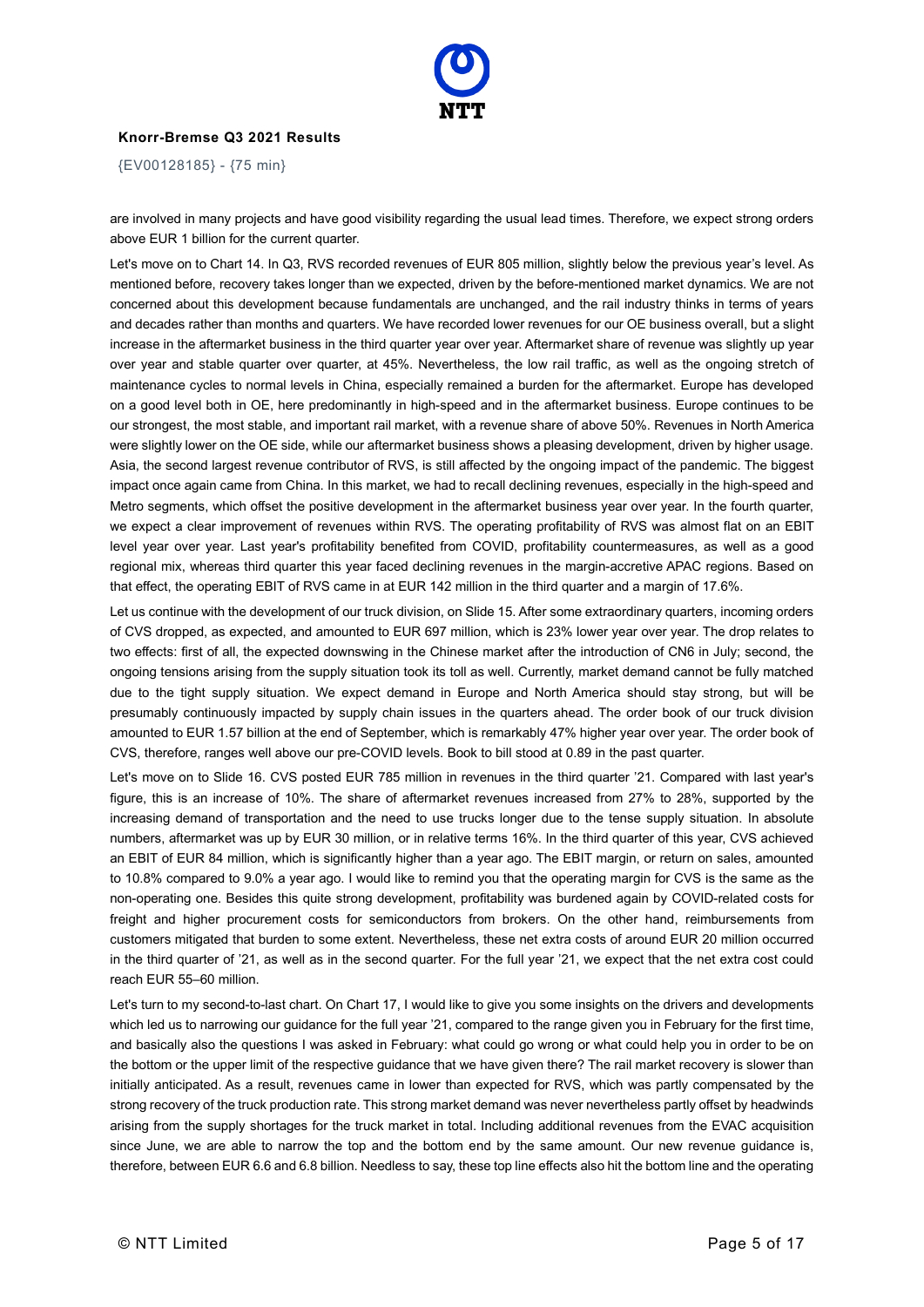

{EV00128185} - {75 min}

EBIT margin was also impacted by the slower-than-expected recovery of the rail market, which led to a lower share of the margin-accretive RVS business within the KB group, so a divisional mix effect. In addition, the revenue share of the APAC region within RVS was lower than anticipated at the beginning of the year, which drove the before-mentioned mix effect even further. Extra costs arising for freight and semiconductors from brokers couldn't have been foreseen to the full extent and could be only partly compensated by reimbursements. We initiated quite a lot of countermeasures to mitigate those headwinds early in the year that already helped to compensate, at least partially. We therefore expect the operating EBIT margin of full year '21 now to range between 13% to 13.5%.

Last but not least, let's look at our guidance in total. For the full year 2021, on group level, we confirm our guidance I have just mentioned: revenues EUR 6.6 to 6.8 billion and EBIT margin ROS ranging from 13% to 13.5%. Next year, we expect revenues to increase slightly to solidly. Based on this, the operating EBIT margin should then develop in a slightly increasing trend. These first indications for the coming year are certainly at a very early stage, taking all the vulnerability of the current market situation clearly into account. Especially, we expect the tight supply situation to continue, including related extra costs to linger on for quite some time, foremost in the truck segment. The slow recovery in the rail market should remain. In addition, we expect further inflation and R&D is expected to be intensified based on our project schedules in order to foster our technology leadership also in the future. With this, I hand over to Jan.

# **27:08 Dr. Jan Michael Mrosik**

Thank you, Frank. Let's move to Slide 19 of the presentation. As you may already know, our virtual Capital Markets Day will take place on November 29th. At the event you can expect a confirmation of our strategy, with an update of evolutionary developments ahead. We will inform you about divisional priorities and we will give you an update of our business drivers. Last but not least, we'll talk about capital allocation and our M&A strategy, which will not be a surprise to you. In addition, we will provide our mid-term guidance. Please reach out to the Investor Relations department in case any questions related to the Capital Markets Day might arise. We are all very much looking forward to engaging with you at this event.

Let's conclude our presentation on Page No. 20. Q3 '21 was clearly impacted by COVID, but we are very confident that the megatrends in both divisions are unchanged, and they will be important drivers of shaping our future. We will provide more details at our Capital Markets Day, as just mentioned. We expect that the pandemic will be continuing for some time, but we at Knorr-Bremse feel strongly positioned in our markets and are prepared to react quickly whenever it is necessary. We confirm the guidance for fiscal year '21 and provide a positive outlook for fiscal year '22. Thank you very much for your attention. Frank and I are now looking forward to your questions.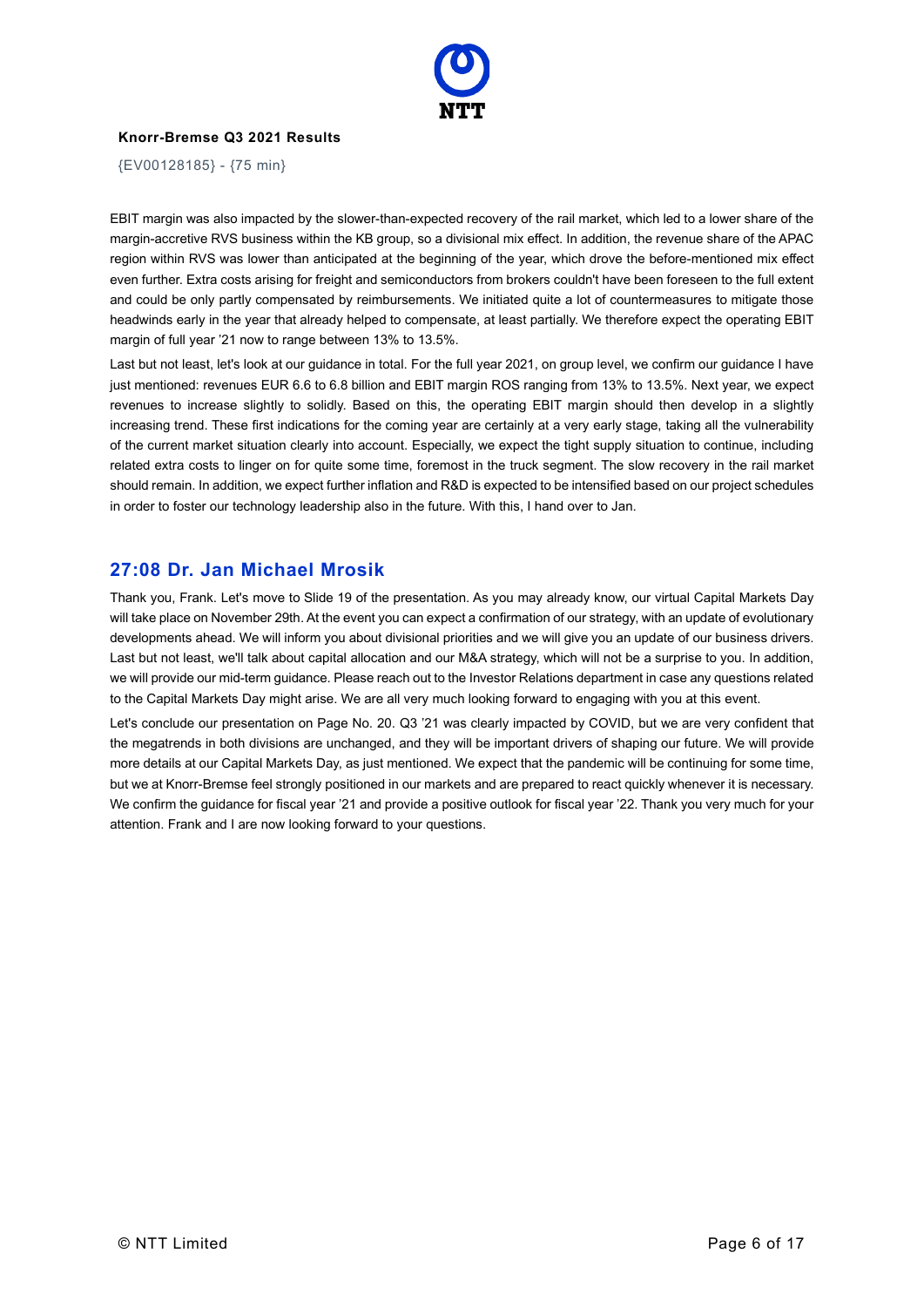

{EV00128185} - {75 min}

# **Q&A**

## **29:13 Frank Markus Weber**

We now can come to the first question, Operator.

# **29:52 Gael de-Bray**

Hello? Can you hear me?

#### **29:55 Dr. Jan Michael Mrosik**

We can hear you, yes. Please go ahead.

## **29:57 Gaël de-Bray**

Okay, so I tried my luck here. It's Gaël de-Bray from Deutsche Bank. I don't know what's going on with the operator, but anyway, I will ask my questions. I have two, if I may. The first one is on the guidance and the second one is on competition. So firstly, if I take the upper end of the full-year EBIT margin guidance, it seems to imply an EBIT margin of probably 11.6% at best, in Q4. So, it does imply a significant decline of probably around 200 bps here. So what are the main drivers for this? And based on this trajectory, what gives you confidence you can improve margins back above 13.5% next year?

And then the second question is about RVS. Are you less concerned today or more concerned than, let's say, a year ago by the insourcing strategy for braking systems that some of your customers have started to implement, in China, obviously, but also in Europe?

#### **31:16 Frank Markus Weber**

Let me maybe start, Jan, if you agree, on the first question. I mean, absolutely right. I mean, Gaël, you put it right, so to say, in regards to the first three quarters and then the residual figure for the fourth quarter. We have to take into consideration, of course, that the markets currently are very vulnerable. We are now looking at all the postponements on going from one folder to another, etc., and also now the most recent infection rates climbing up significantly again. And all that uncertainty, it gives you a little bit of glimpse into what's the underlying environment in which we are all acting as of today. So I would rather say this is what, for quarter four, is a realistic range of figures that we are having in mind. Currently, it's to a certain extent vulnerable, but I would say it's on a realistic level. And what are the major drivers of this? We have to take into consideration that we might have negative operating leverage effects coming out of revenue. We might have some mixes that will shift. So, for example, if we take the RVS business, we do have product mix developments towards the fourth quarter, where we do see less revenues on the brake side and more on the non-brake side, so a slightly negative effect in the end on the profitability side, which is basically Europe-driven, what we see there. And we also do definitely see, in times like these, we have inflationary cost increases, which we are not talking [about] too much, because it's our daily job, basically, to go for optimization measures to compensate inflation. But this is kind of an increasing effect quarter over quarter, month over month, week over week. So, that is another thing that we usually have these kinds of costs going up throughout the year. And on the CVS side, we do have the very same. We do have a negative operating leverage coming out of revenues going into the fourth quarter. And in addition, we do have a regional mix effect that is, in the end, what we expect from our fourth quarter – a rather slightly negative Europe and North America development quarter over quarter and APAC to be positive. But due to the more aggressive European and North American business, we see the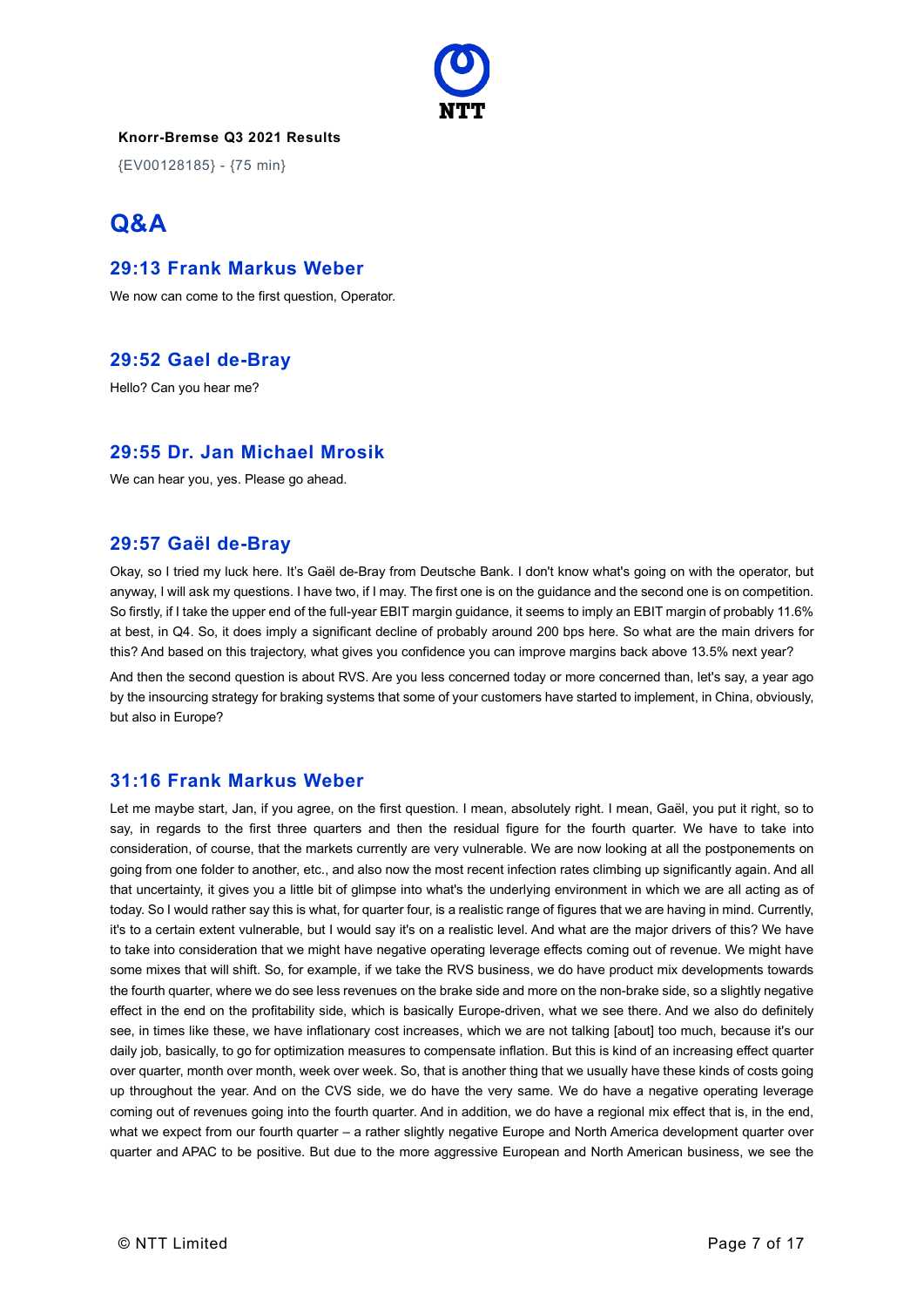

{EV00128185} - {75 min}

negative regional mix effects. In addition to that, as you know, we also have announced recently in the past – it's not too much, but – a restructuring that we are doing on the rail side, on the Kiepe business, and this will also cause additional expenses in the fourth quarter that we anticipate also, with roughly EUR 10 million.

#### **34:51 Dr. Jan Michael Mrosik**

All right. Thank you, Frank. Then the second question was about competition and the potential insourcing strategy. I think we have a very good relationship with our customers and the OEs. And we've recently, also received contracts from customers that did search acquisitions. And, for example, the Citadis platform from Alstom, we received a renewal of five years as a frame contract for the future to deliver brakes into this platform. It shows that there is an ongoing commitment for the strategic partnerships in both companies. And therefore, we believe that we will also build out our market share there as well, going forward.

Secondly, if you talk about China, this is more kind of a political topic, where the localization in the five-year plan has been defined by the Chinese government. We've been seeing a localization on the brake side in the high-speed for a couple of years in a row already. And there we are strong in component delivery still, active in component deliveries and strong in the aftermarkets, where we are enjoying an installed base that will stay in the rail market and on the rail tracks for 40 years to come. And in China, there is opportunities. So we are still enjoying a strong business on the Metro side there. So our business, in the last couple of years, moved from the high-speed OE business into the aftermarket and Metro business, where we have a very decentralized decision taking on the manufacturers of components for trains. And there we have kind of a different and more resilient decision structure. In China, we have also opportunities on the HVAC and door side. And therefore, we need to always keep in mind that there's different segments or fields that behave in a different manner. And we are about to capture, obviously, these opportunities, as they present themselves.

#### **37:26 Gaël de-Bray**

Would you say that, in the longer term, they are for you now more important on the non-braking side of the RVS business, and that accordingly, there is perhaps not a lot of upside anymore to margins for RVS?

#### **37:41 Frank Markus Weber**

So first of all, the market in general is growing by 2% to 3% in rail, in the long term, and we also expect a slight acceleration after COVID has been finished, which is obviously sometime ahead still. In this braking market, we have a worldwide market share that is relatively high, and in the other businesses, HVAC and doors, our market share is by far lower. And therefore, by the nature of these markets, opportunities to grow market share are higher in the fields where the market share is not as high as today. By the way, that's why we also invested in sanitary systems with EVAC, in order to open up a new market for us, which is an attractive one. And there also we bought the market leader, but the market there is more fragmented, and therefore there's more opportunity for us to also grow our share there. Let's go to the next question.

#### **38:50 Operator**

The next question is by Akash Gupta. The line is now open.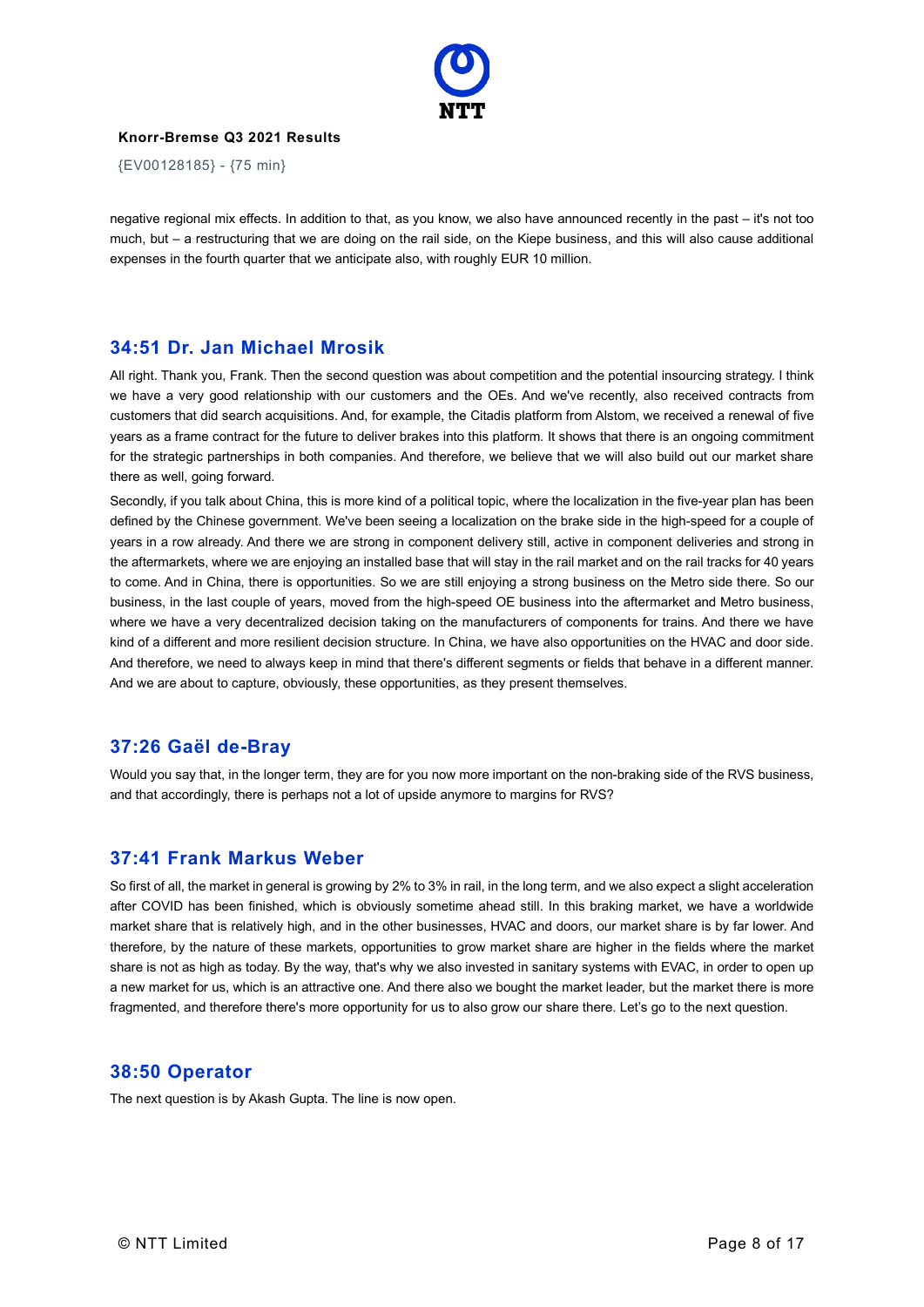

{EV00128185} - {75 min}

#### **38:54 Akash Gupta**

Hi. Good afternoon, everyone. My first question is on rail. And if you look at Q4 guidance for orders, it looks like you are suggesting Q4 rail orders could be in excess of EUR 1.1 billion. The question I have is, have you seen that kind of rebound in orders already in the first few weeks of the quarter? Or that still needs to be secured? And then if you can also provide some color on where this growth is coming from in the mix within Q4 orders? That's question number one.

#### **39:30 Frank Markus Weber**

Let me start maybe with the first part, Jan, again. As you precisely asked on the proof, so to say, of what we are saying, yeah, October came in quite good for overall Knorr-Bremse, let me state this. Usually we don't give this information, but October came in already, in one month only, with more than half of what we have had as order intake in the third quarter. So in one month alone, more than half of what we had in the third quarter. So the rail figure alone, multiplied by three, should already bring us slightly above EUR 1 billion. So, it looks good. Now, it's still a way to go in November and December, but it looks good. And I can tell you that Jürgen, Jan, and myself, we have gone through with the sales colleagues of all regions through basically all the projects that are out there on a nitty-gritty basis. That's what we're doing since months. So, we know, and our salespeople know exactly what's going on, which tenders are out there. They know exact dates when the schedule is supposed to happen. And we don't have everything under our own control, as you very much know, but we feel confident that at this point in time that, without any given distraction, this should happen.

#### **41:03 Akash Gupta**

Thank you. And my follow-up question is on-- Sorry, go on.

#### **41:09 Dr. Jan Michael Mrosik**

Just quickly on the systematics that's being applied. What we usually do is we pile up the opportunities that we have out there. Usually they are of a very lumpy nature. These are big projects, where a significant amount of order intake would come in associated to a particular project. And this is why, on the one hand side, one needs to observe this list, but if something is being pushed out – and that might be just today – then, of course, things are, seem to be totally different from a quarter perspective, but over time it averages out and then gives a sensible picture. And therefore, I would like to also highlight that, with our orders on hand, we are at a very, very high level today.

Nevertheless, to quickly also answer your question from a different perspective, we piled up the number of projects that we have ahead of us. We multiplied them with a certain probability. And that would support the number that you've just mentioned. With all the mechanics behind this, if a customer decides to move out something left or right, then of course, the effect will also come in there. This usually then doesn't mean that things are being discarded or don't happen at all. It is just then, usually, a matter of time when these when these projects are being awarded.

#### **42:50 Frank Markus Weber**

I think I we missed out on something that you asked in regards to the mix, is that right? Of this order intake? We don't see any specific region. I mean, it basically looks good so far for all the regions. And our expectation is also that all should improve, all regions should improve. Not full disclosure yet, but we have also gotten some good news yesterday, and this should help us also in November. North America looks also quite good. So I would say the regional mix is quite good in basically all aspects.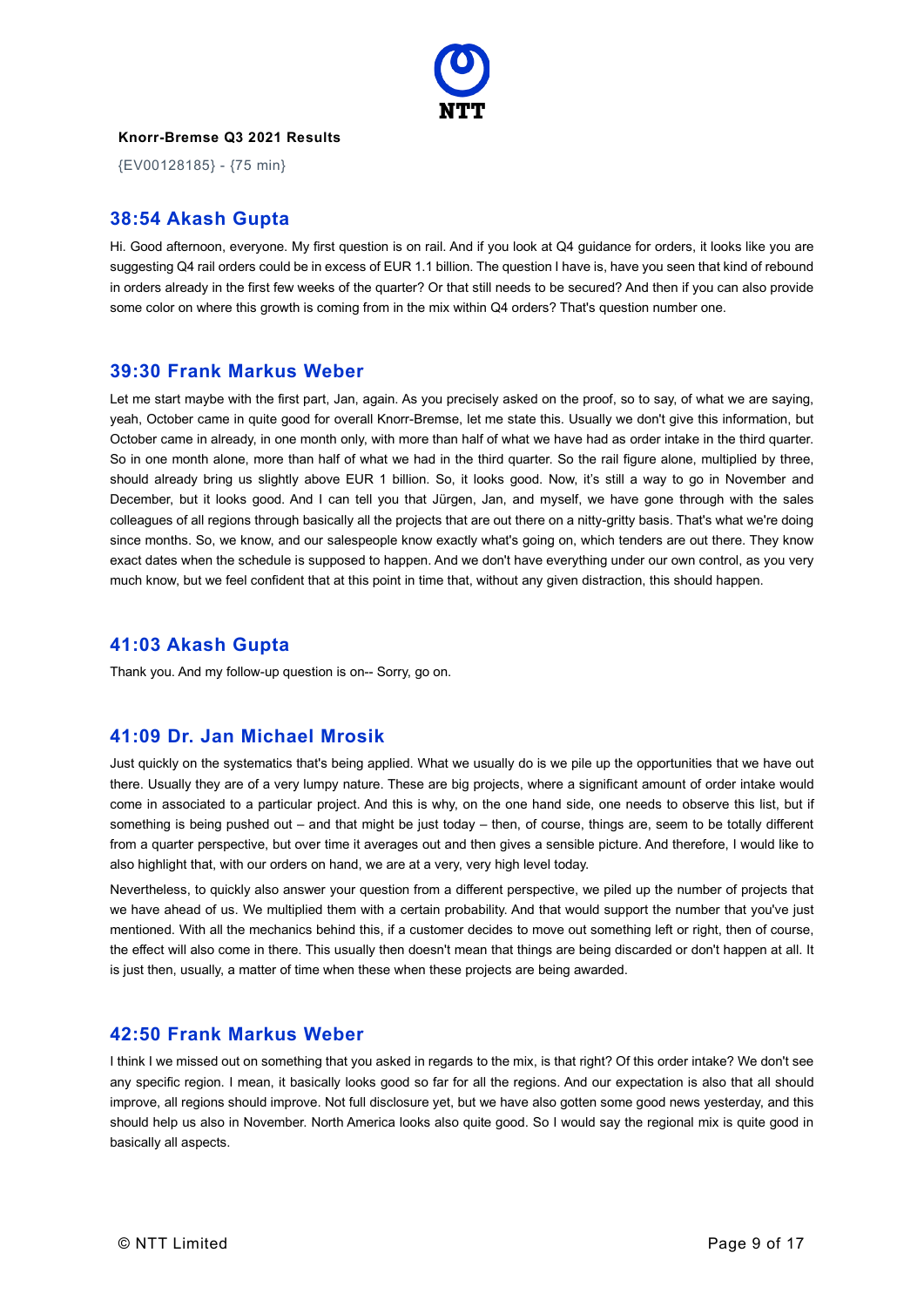

{EV00128185} - {75 min}

#### **43:34 Akash Gupta**

Thank you. And my follow-up question is on 2022 guidance. If you look at real business orders, particularly in China, they have been below expectation. And we have noticed from CRRC as well, they have also highlighted that the activity in China is weaker because customers are focusing on tackling the new round of COVID waves. But if we look at 2022 outlook in rail in China, have you incorporated any pent-up demand, given China rail has been quite weak for the last two, three years? And if and when we get that pent-up demand, it could be quite substantial in terms of revenue growth and order growth that you may see in 2022.

## **44:22 Dr. Jan Michael Mrosik**

Thank you very much for your question. Just for putting this into perspective, the usual number of high-speed trains that used to be rolled in the last couple of years in China and were put into operation was around 220. So, what happened this year is a very strong anomaly. The number of new trains went down in this very year from this number down to 82 that we expect this year to be ordered and put into operation There's almost a decrease by 60% or +60% that we've been seeing there. On the Metro side effect was not all that strong, but also significant. We expected about 7,700 metro cars to be put into operation. We expect now that, due to COVID, this will be reduced down to +/- 7,000. So, it gives you an order of magnitude in the high-speed area really fundamental and very substantial, and on the metro side, certainly sizable. And we expect that high speed will recover, that more trains will be put into operation in 2022. On the Metro side, we expect a phase where the number of cars will be normalized, because this 7,700 level was an extremely high one that we had in the last years because of a heating up kind of mutual rollout. And now the Chinese government has decided that a certain consolidation should happen. We expect still a strong market, but normalizing out over time.

# **46:26 Akash Gupta**

So you expect some recovery in high-speed next year in your guidance? That would be a fair assumption?

# **46:36 Dr. Jan Michael Mrosik**

Yeah, it would be a fair assumption to be made.

#### **46:40 Operator**

The next question is by Sven Weier, UBS. The line is now open for you.

#### **46:45 Sven Weier**

Thanks for taking my questions. Good afternoon from my side. The first one is a follow-up please, to the Q4 order intake for rail, so thanks for that. I was just wondering, the difference between the 1.1 and the 1.3 you implied with the backlog guidance? Is that just a few contracts, or just one very large one that is in between that range? Or is it just a lot of smaller contracts? That's the first one, please.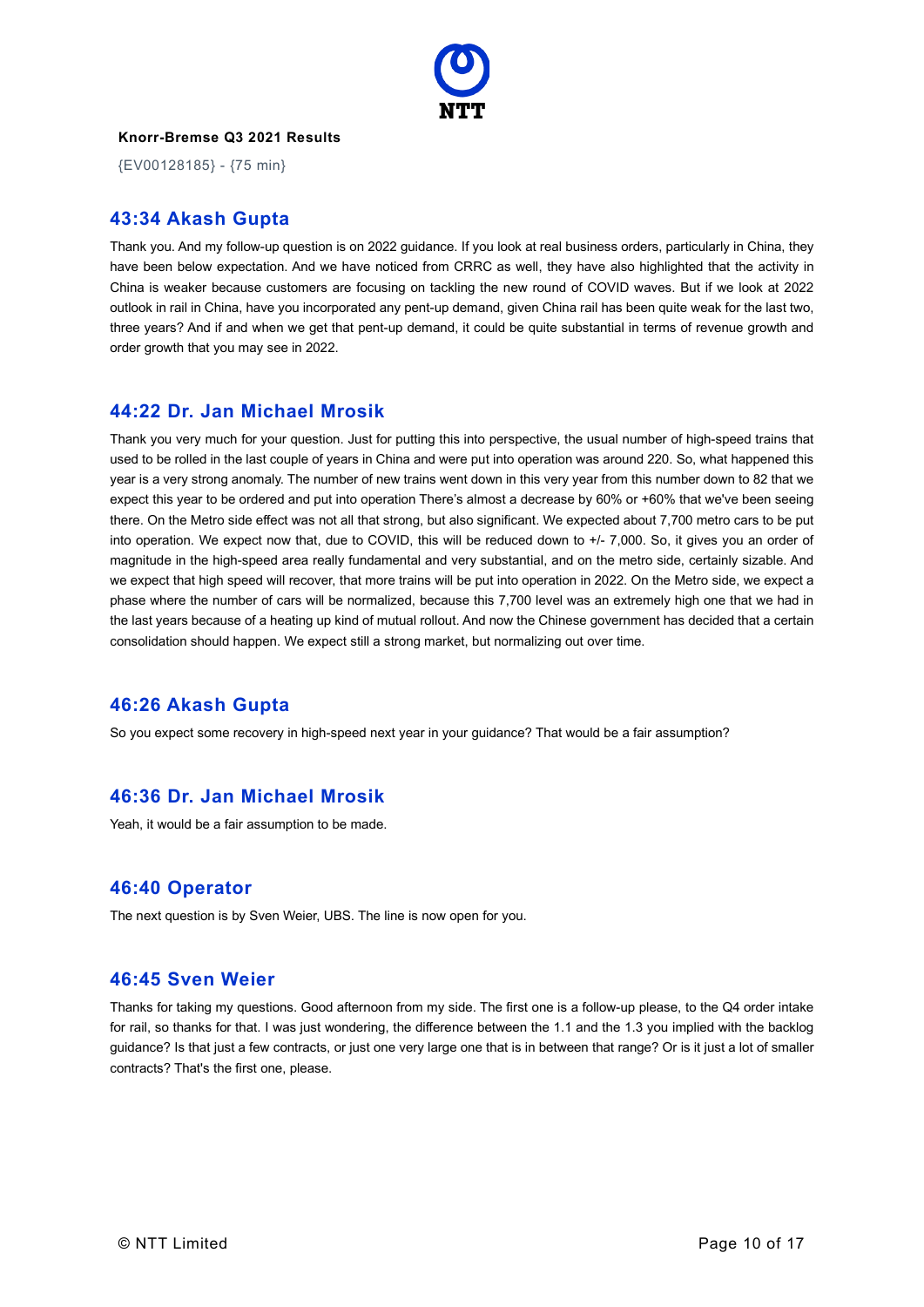

{EV00128185} - {75 min}

## **47:22 Frank Markus Weber**

You're referring to the 3.6 to 3.8 that we mentioned, this remaining order book by the end-- yeah. Now, we have given actually a range. And, as I said, if you take the around 1 book-to-bill ratio that we intend to get towards here, you would end up at roughly EUR 1.2 billion. And in the range that is mentioned out of the order book, EUR 3.6 to 3.8 billion, it's a range up to 1.3, but also below 1.2. So that's just a range, given the high likelihood of postponements that we are seeing. The potential is there, but we took the midpoint.

## **48:23 Sven Weier**

Okay, so it's not just one large contract that makes the difference between-

## **48:27 Dr. Jan Michael Mrosik**

No, no, no. That's a list of quite a sizable number of opportunities that we have on our sales list, and they're all weighted in order to give us an average and reflect the likelihood of, first of all, getting the deal, and on the other side, this deal being booked still in a specific quarter. There's also likelihoods associated with that, according to what I said before. In order to give a reliable number range, it's necessary, and that's what we put to it.

#### **49:06 Sven Weier**

Understood Thank you. And the second question is also a follow-up on that because it looks like Q4 is obviously going to be very strong. And then you said we have the design phases of the OEMs, and you would expect a more steady flow. How should I take that? So, in 2022, does it mean we should not have such an extremely backend-loaded year like this year? Should we have a more steady improvement in rail? Or should we also brace ourselves for another extreme year like this?

#### **49:44 Dr. Jan Michael Mrosik**

So, we expect a recovery that is based on the latest order intakes that we're seeing. And then, because the OEMs got these orders, and at the end of the day, they will do the engineering work, and then they will give the subcomponents and subsystems to suppliers, it's difficult for us to assess now, going forward, the effects of corona. I think we're all getting surprised by the power of wave number four right now. And then, what I always keep on [picturing], in order to illustrate the nature of the rail business to myself, you have to consider a big bucket of water where you have a pipe running out, which has a certain diameter. And you put all the water into the big bucket. And the fuller the bucket is, the more orders in hand you have. And then there is a pipe where the water runs out with a certain speed and with a certain quantity. And this is more or less, in the rail industry, always kind of steady, unless you have delays and projects, which we to some extent now in the COVID times have, which distort the flow of the water in the pipe. But that's, I think, a very simple and good picture of how this works. And therefore, strong order intakes in one quarter do not lead to a very strong response then on the order intake side, where you would see spikes that go then steadily over time. By the way, that's the main reason why this business is so resilient, but even here now COVID takes its toll. This is the simple picture.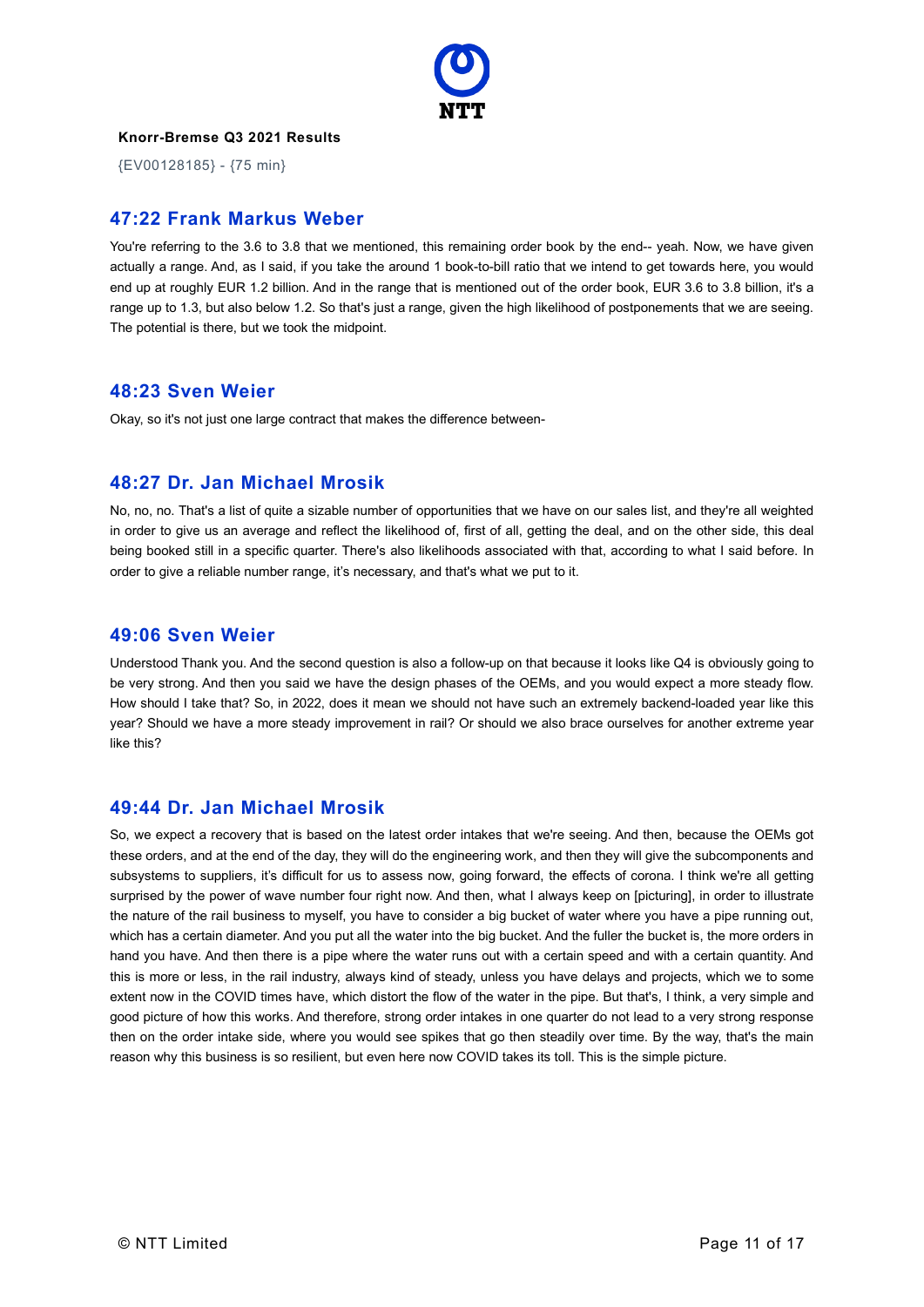

{EV00128185} - {75 min}

#### **51:49 Sven Weier**

Thanks. And I guess it's hard to predict right, the lumpiness? So I guess I brace myself again for backend-loaded, but maybe next year we have a slightly different dynamic then. Let's see how it goes. And then – sorry – I need to finally follow up on Gaël's question on the margin implications. I heard what you said, Frank. I get it, but still, we did already have some of these challenges sequentially, from Q1 to Q2, Q2 to Q3, and yet the margin was relatively stable despite that. I was wondering, in terms of things you penciled in there, is there also things like maybe year-end R&D ramp-up or, I don't know, some extra expenses in addition to the restructuring that you've mentioned, obviously. I just think I'm still not fully satisfied with the answer to that – sorry for that.

#### **52:41 Frank Markus Weber**

No, Sven, that's why we're here. And we have even more time in two weeks to discuss on those topics. But I mean, clearly, there is also certain seasonalities that you would always have in regards to cost developments throughout the year. So you have usually on the CapEx side, the fourth quarter is always the CapEx spend quarter. You have the same run also always somehow on the R&D side, but these are not the most significant ones, I would say. EUR 10 million, like I just mentioned, for Kiepe restructuring, which is severance cost for 100 people in Germany, it's something. We have a change in the board as well. I will not tell you the figure now, but this is all stuff that is coming also in the fourth quarter, to shed even some more light on this. So, alone, these topics are EUR 14 million.

#### **53:50 Sven Weier**

Okay, understood. Thanks for the additional color. I go back in line.

#### **53:53 Operator**

The next question is by Ben Uglow, Morgan Stanley. The line is now open for you.

# **54:00 Ben Uglow**

Good afternoon, Jan, Frank, and Andreas. Thank you for taking the questions. I've got a few. The first one was just to try to sort of calibrate the forward sales guidance with the order book. If I look at the order book, EUR 5 billion and you're up 12%, that's a pretty robust background as we move into 2022. But my interpretation, and tell me if I'm wrong, you're saying sales growth is slight to solid. So what I penciled in is 3% to 5%. So could you just talk about where the shortfall might come from? Is this because you see sort of more supply chain headwinds in CVS next year? Or are you actually thinking that there might be – dare I say it? – a little bit of a fade in the short cycle areas over the course of the year? How are you thinking between the orders and sales, please?

#### **55:05 Dr. Jan Michael Mrosik**

Ben, I'm going to start quickly, and then Frank will add a few comments from his side as well. There is, of course, currently orders on hand and new order intake on the CVS side currently being curbed in terms of turnover by the logistics challenges that we're having in there, particularly in the semiconductor field. There is more demand right now in the system than can be delivered. And sometimes there is more demand in the system than, even with a perfect supply situation with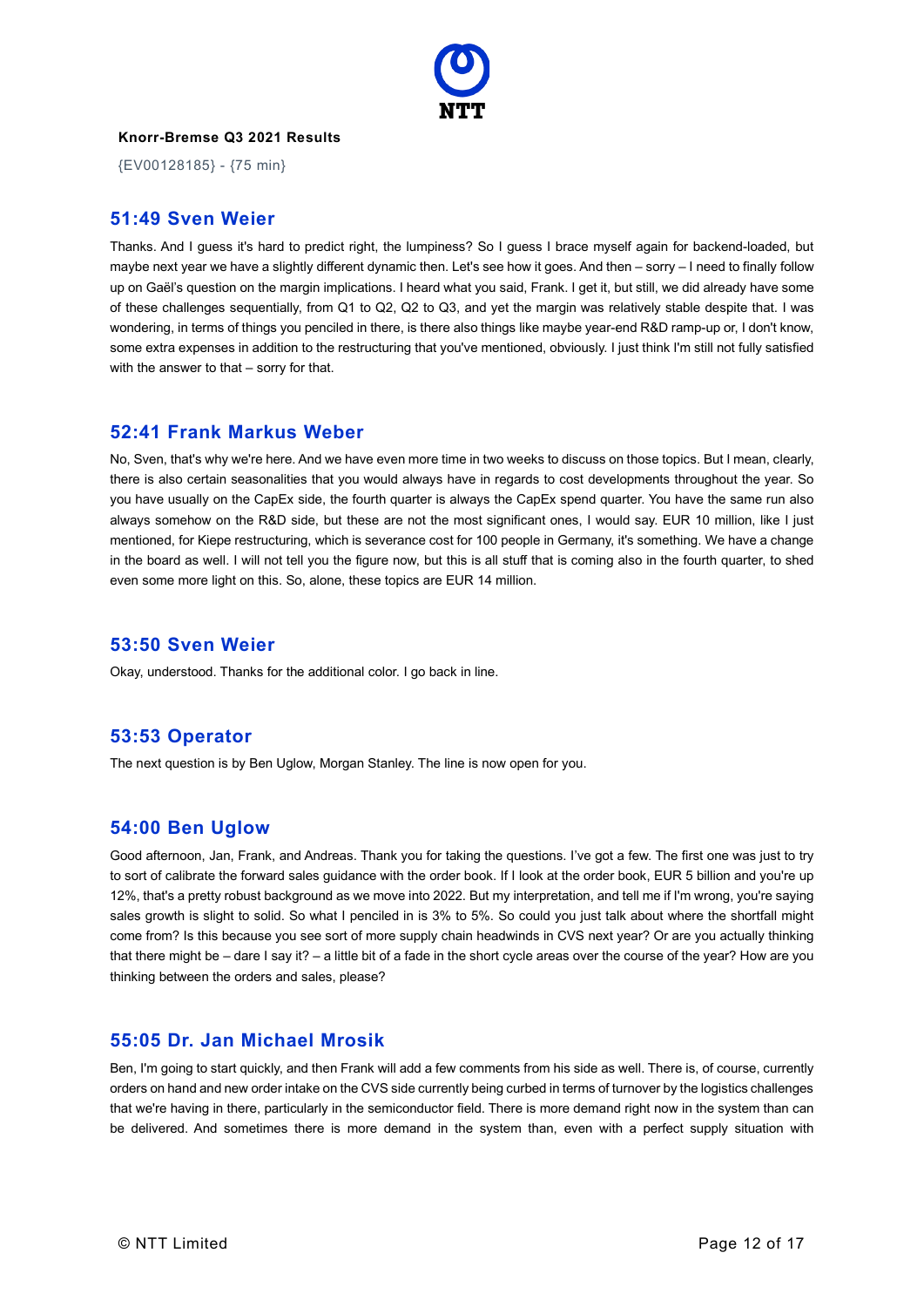

{EV00128185} - {75 min}

semiconductors, could be handled by the OE industry, which is, for example, in Europe, roughly 50,000 trucks per month. And if orders go above that, then there's a limit and there's a constraint. So that's one side.

The second side is that – and that's why I used the simple picture before when the question was asked by Sven – in the rail industry, a spike and a strong activity on the order intake side means that this order intake on the OE sides then translates into OE on the supplier side, which means the Knorr-Bremses of this world, some 12 to 18 months later. And then there might be a rollout of this program through hundreds of rail cars. And that might take five years. And then it comes in quantities of X cars per month. So that means a spike in order intake does not mean a corresponding spike on the revenue side. It just fills up our order pipeline, and then we deliver over time.

#### **57:03 Frank Markus Weber**

And if I may add one thing, just to be also and stay systematic in what we are saying and what we have said, when we did say the introduction of slight/solid/significant terminology, we said slight is something below 5%. Solid is then something between 5% and 10%. And if we say slight to solid, so it's the midpoint of those two ranges. And that midpoint would be around 5% mathematically, just to help you also resolve this discrepancy that you have been calculating, if that's helpful, I hope.

## **57:51 Ben Uglow**

That is. Thank you. I appreciate that. Second question. In the presentation, you used a language which was a little bit stronger than usual, I think, about a burden from China aftermarket. Can you talk about what you're trying to communicate there? And in particular, what I really want to understand is, surely your aftermarket business overall, the installed base that you actually alluded to earlier, is continuing to grow. Is that not a fair assumption? So if we see OE units going down, but the aftermarket business improving, why are we not seeing a relative improvement on the margin mix?

#### **58:41 Dr. Jan Michael Mrosik**

What you're seeing right now is the specific COVID situation. So in principle, your comments about installed base and corresponding aftermarket business are right and reflect the situation quite well. On the other side, as it stands today, ridership is still low. The number of trains that are on the tracks is lower than usual and the mileage is less. And therefore, maintenance intervals are being stretched, and that leads to a situation where additional effects come on top and overshadow this installed fleet kind of mechanism.

#### **59:42 Frank Markus Weber**

Ben, in addition, to your question in regards to that effect on the mix and on the margin, if we look throughout, first of all on a group level basis, the quarters that we have had in 2020 and '21, we've always been on the group level on an aftermarket share of around 37%, 35%-ish, 36%, around that. So, no significant base change of that. Sometimes, quarter over quarter, it got a little bit better or a little bit weaker, depending on the [height?] of the OE. What needs to be said is the business, per se, is stable, and the fluctuation of the percentage basically comes from the OE within a certain quarter. So, you're right. It helps or dilutes sometimes the profitability and the margin, but the sheer amount of the aftermarket is kind of stable and should also grow given the trains in the order.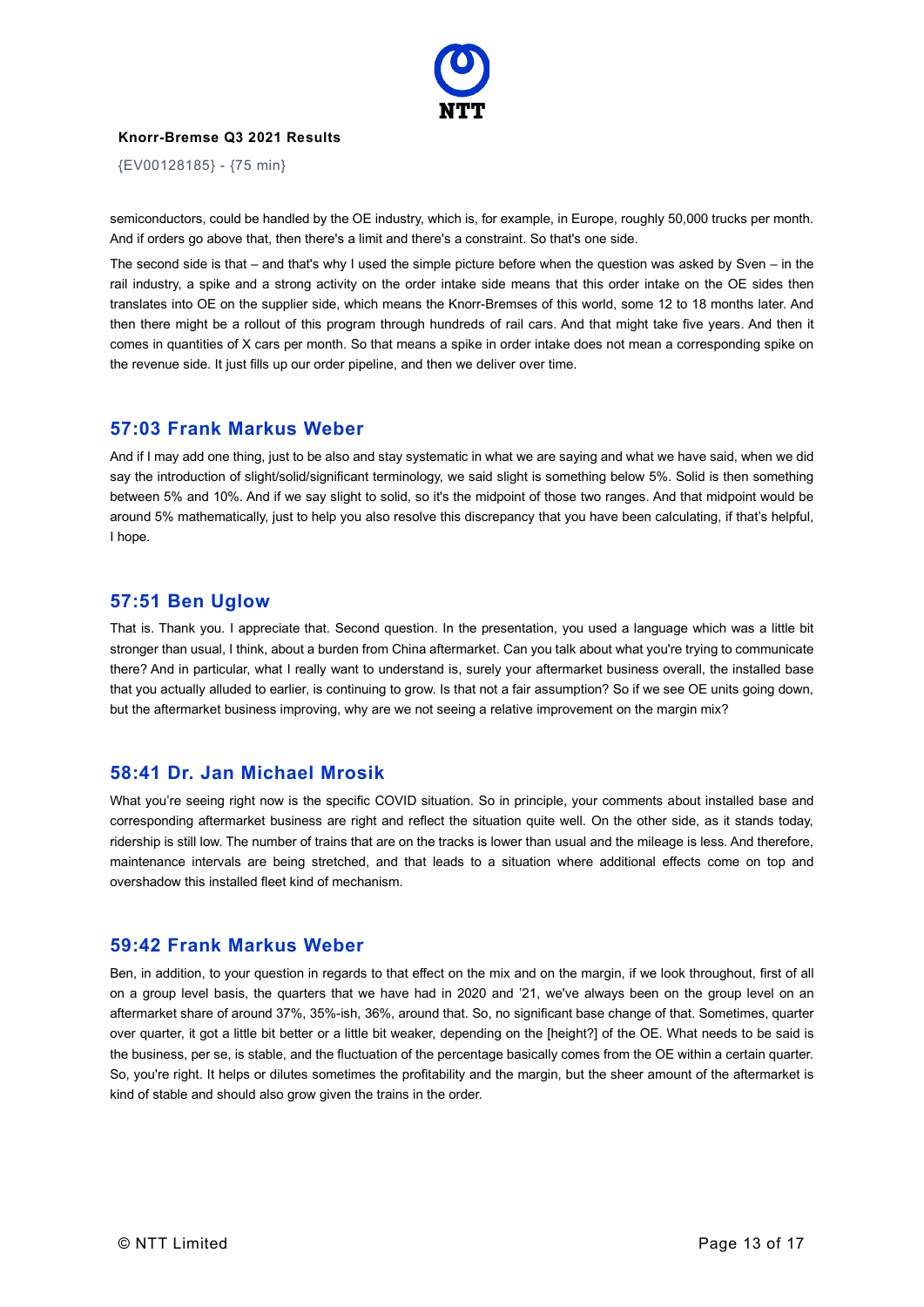

{EV00128185} - {75 min}

## **1:00:49 Ben Uglow**

Understood. And then final question, maybe I should know this, but Frank, you kindly calibrated the revenue guidance. What does "slight margin increase" actually mean? Is it 20 basis points, 50 basis points, or 100 basis points? Where do we fall in that sort of range? What are you trying to qualitatively indicate, is what I'm asking.

#### **1:01:13 Frank Markus Weber**

Well, I mean, first of all, it would be, I think, great that we all understand we said it's our first indication, going into the year 2020. So it's the best of what we can see at this point in time in regards to the future, given all those uncertainties. So it's not a guidance. We intend to give you the concrete detailed guidance in February, once we meet for the year-end closing – fact one. And then second, we said slight in regards to the margin would be up to 50 basis points. And we said solid is then 50 to 150 basis points in regards to margin.

## **1:02:00 Ben Uglow**

I understand Thank you. So versus 13% to 13.5%, so we all understand it, from that range we're talking at the moment – and it's early days – around about a 50 basis points uptick. That's a fair assumption?

#### **1:02:16 Frank Markus Weber**

Indeed, indeed, Ben. You're right.

# **1:02:19 Ben Uglow**

Understood. Brilliant. Thank you very much, gents.

# **1:02:26 Operator**

The next question is by Vivek Midha, Citi. The line is now open for you.

#### **1:02:32 Vivek Midha**

Thanks very much, everyone. Good afternoon. So I had a couple of questions. And the first question is on the truck market. I was just interested in your thoughts on the midterm cycle. To what extent are you concerned that all these pushouts in the supply of trucks can maybe dampen demand and you sort of miss the upper bit of the cycle, versus potentially getting a push-out for extended cycle, despite the market historically being quite short cycle.

And secondly, just following up on the Chinese market, you touched on the China Metro market. The government's looking for some consolidation of the market. So I'm just trying to understand the drivers as well. I mean, to what extent is this impacted by the financial situation of the local governments in China? Thank you.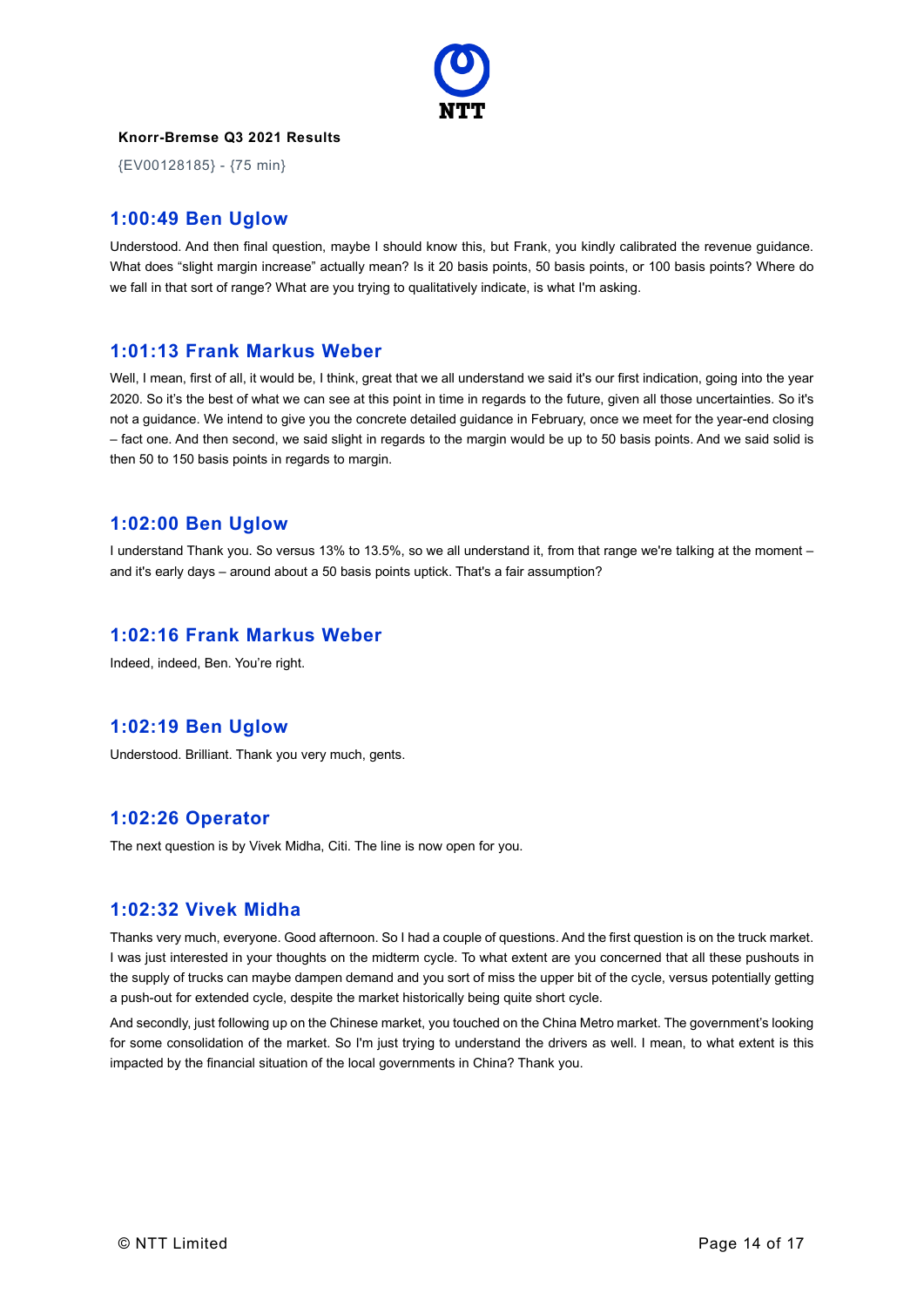

{EV00128185} - {75 min}

## **1:03:31 Dr. Jan Michael Mrosik**

First of all, what we are currently seeing is that in our systems, the oldest CVS OEs are usually building up over time, due to the semiconductor situation, as well as capacity constraints. Then orders are being pushed out in order to accommodate the realities and the constraints of the business. And that means that, obviously, this push-out that you have asked about and the prolongation of the cycle, moving demand into later periods, is actually happening. And therefore, we're seeing demand in later quarters coming up out of out of orders that have been postponed due to the non-ability to deliver. And indeed, this prolongation, we are seeing.

Second question on China Metro market, this market is the one that we believe is going to normalize on levels around 7,000 cars per year, so on the level that we're seeing this year. It used to be overheated in terms of the numbers, that 7,700 and the like, and this is due to assets being on the tracks already in China being optimized right now, and the focus of new projects in order to really make sure that spend is being done wisely.

#### **1:05:27 Operator**

The next question is by Philip Laurent, Berenberg. The line is now open for you.

## **1:05:33 Philip Laurent**

Thanks. I would like to come back to your first indication for next year in terms of margin. Thanks for providing us with a first view on that it could be up like by 50 bps. I was wondering, because you don't provide anymore any view on the EBITDA guidance or EBITDA margin guidance, whether the EBITDA margin would be up to the same extent or whether we could expect, actually, the EBITDA margin to be up slightly more than that, and actually a depreciation as a percentage of sales to be up slightly more, just because you've been capitalizing some R&D costs and doing some investments in the recent past that are going to result in depreciation going up.

#### **1:06:19 Frank Markus Weber**

Thank you, Philip. Thank you so much. You're right with your conclusion. First of all, you should expect at least the same, somehow, what we as indication see for EBITDA, as well. And you're also right, given our CapEx history and the current activities and the ongoing striving of the company for innovation, excellence, etc., and with also capitalization of R&D that goes along with all that, depreciation might increase slightly over time. And therefore, you should draw the conclusion that EBITDA might be slightly a little bit better. In regards to the momentum, you are correct. That's right.

# **1:07:15 Operator**

The next question is by Alfred Glaser, ODDO BHF. The line is now open for you.

#### **1:07:25 Alfred Glaser**

Hi. Thank you for taking my questions. I have one part on costs and the other one on 2022 outlook. On costs, could you update us on how much flowback of COVID to savings do you now expect in in 2021? And on inflation costs, how much do you think you can pass on to your customers? And how much do you have to wipe out through productivity gains and other such measures? And I will ask my question on 2022 afterwards.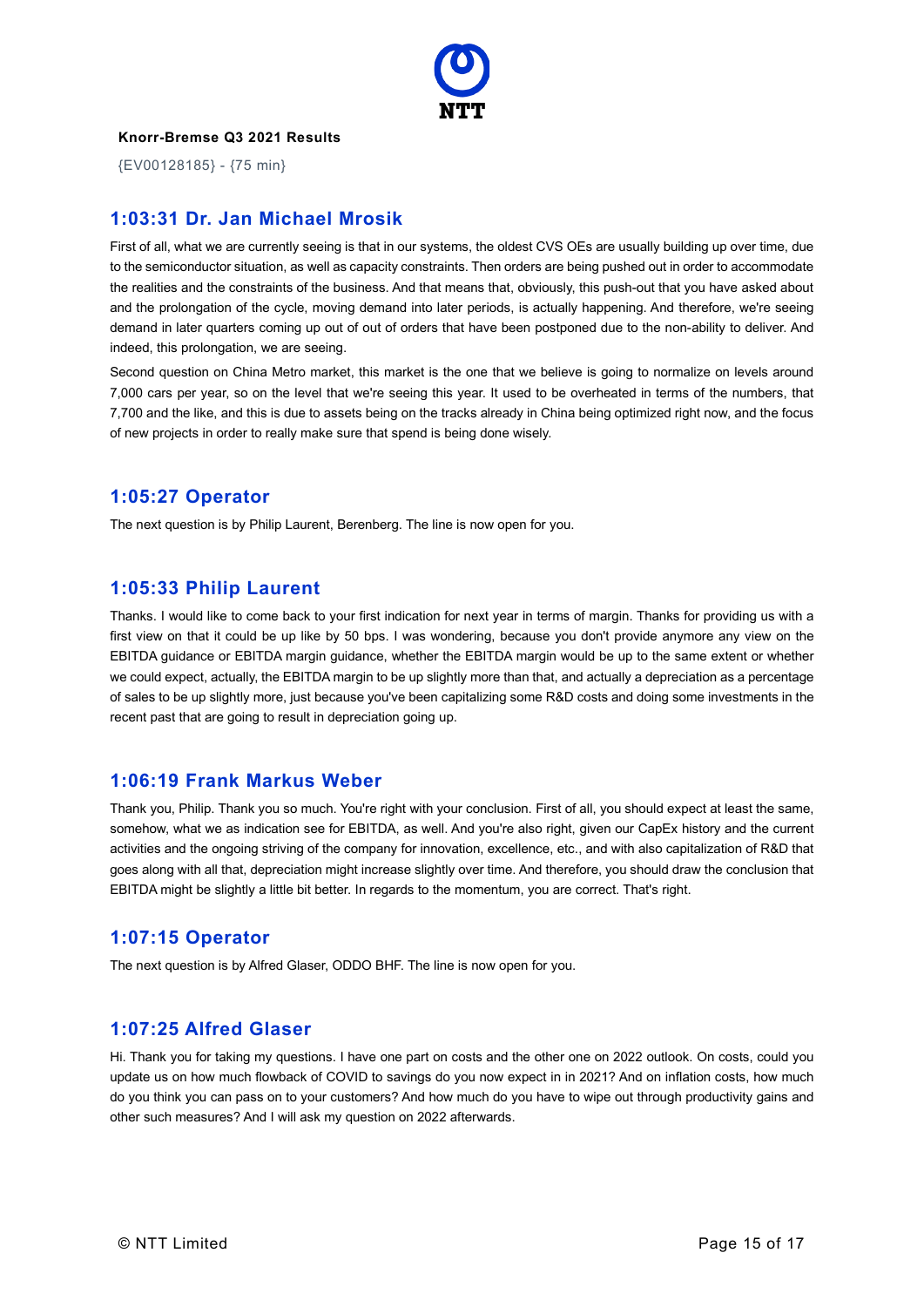

{EV00128185} - {75 min}

#### **1:08:06 Dr. Jan Michael Mrosik**

Okay. So first of all, I think we have had always the aim, when we were in 2020 with all those measures being taken – you remember the concrete figures; I don't think I have to repeat them – we always said that we are striving to make 25% of those COVID cost-saving measures that we implemented sustainable in the years to come. This is what we're striving for. And it looks okay that we basically achieved this. This is still the right figure to calculate with.

Second of all, on the inflation side, also, basically, nothing really changed. We have, to a large extent, basically, clauses in our contracts that enable us on the truck side to spill over the respective costs to the customers. They may sit on our P&L for quite some time. So, in the end, they do somehow, to a smaller extent, also hit our P&L. In Q2 I talked about EUR 10 to 15 million, roughly in that range. And this still holds true. So that is one thing. On the rail side, of course each and every project-- rail is a project business. So we are basically trying to charge any kind of material increases, charge it to the customer. In some businesses like New York Air Brake, for example, we also have these price sliding clauses. So it's also kind of an automatism, with a certain time delay sometimes, but similar automatism. On the other businesses, on the rail side, it's rather a project business where we follow pricing. Power, as you know, is also quite good as the market [unintelligible]. And we don't see a dramatic issue on that side, on the rail. But I also always want to make you aware, and I repeat that another category, not these raw material price increases or inflationary cost increases, is the so-called extra costs that we elaborate in detail usually. This is the EUR 55 to 60 million throughout the whole year, where we had in the second quarter some EUR 20 million net and in the third quarter again some EUR 20 million net costs in the business system. This is due to increased freight costs, container costs, e.g., due to special freight ways, like air freight at times, in order to ensure the production of our customers. It has dramatically increased semiconductor prices for semiconductors that we buy at brokers, and it also has some packaging inefficiencies on the procurement side in these times of the supply chain. They are extra, and they hit us.

#### **1:11:30 Alfred Glaser**

Thank you for these explanations. And then on 2022, I was wondering, since the business situation outlook is quite different between rail and trucks, could you give us some indications on how to split your first view on 2022 between what we should expect in rail and what we should expect in trucks, please?

# **1:11:57 Dr. Jan Michael Mrosik**

I think, at first glance, and we will talk about that more when we meet in two weeks in regards to also what our expectations midterm are, and of course on the way to a midterm vision or target where you have to come across '22 as well, but as of today, I would see no significant deltas between the two divisions in regards to the momentum out of '21 when it comes to top line. So it's not that the one is 10 and the other is 0 in regards to revenue growth. In order to come up to a midpoint of 5, we see it in a similar range, give or take.

#### **1:13:00 Operator**

There are no further questions for the moment.

# **1:13:02 Dr. Jan Michael Mrosik**

Thank you, operator.